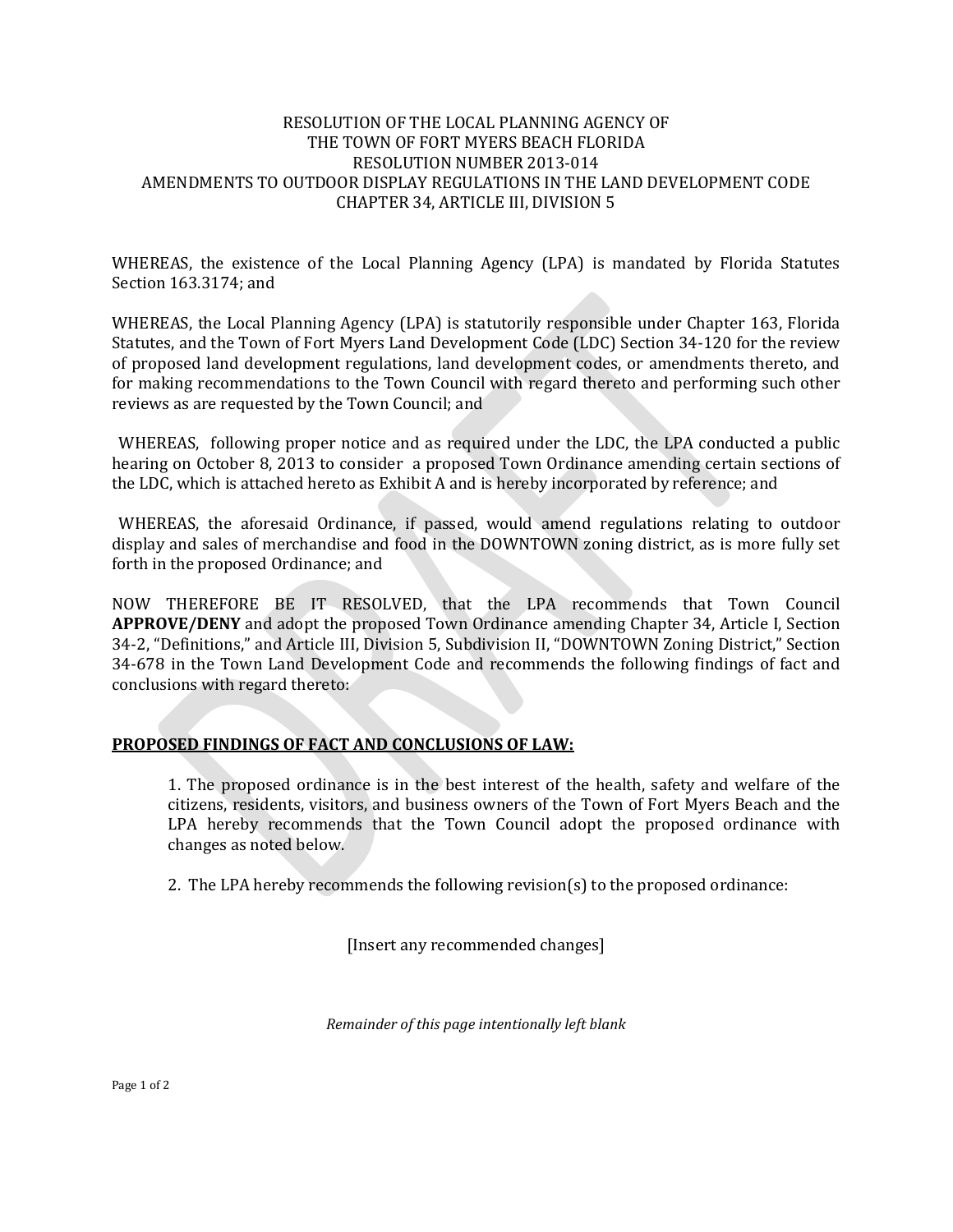The foregoing Resolution was adopted by the LPA upon a motion by LPA Member \_\_\_\_\_\_\_\_\_\_\_\_\_\_\_\_\_\_\_\_\_\_\_\_\_\_\_\_\_ and seconded by LPA Member **\_\_\_\_\_\_\_\_\_\_\_\_\_\_\_\_\_\_\_\_\_\_\_\_\_\_\_**, and upon being put to a vote, the result was as follows:

| AYE/NAY |
|---------|
| AYE/NAY |
| AYE/NAY |
|         |
|         |

## DULY PASSED AND ADOPTED THIS **8th** day of **OCTOBER**, **2013**.

Local Planning Agency of the Town of Fort Myers Beach

By:\_\_\_\_\_\_\_\_\_\_\_\_\_\_\_\_\_\_\_\_\_\_\_\_\_\_\_\_\_\_\_\_\_ Hank Zuba, LPA Chair

Approved as to legal sufficiency: ATTEST:

Fowler White Boggs, P.A. Michelle Mayher *LPA Attorney Town Clerk*

By:\_\_\_\_\_\_\_\_\_\_\_\_\_\_\_\_\_\_\_\_\_\_\_\_\_\_\_\_\_\_\_\_\_\_\_ By:\_\_\_\_\_\_\_\_\_\_\_\_\_\_\_\_\_\_\_\_\_\_\_\_\_\_\_\_\_\_\_\_\_\_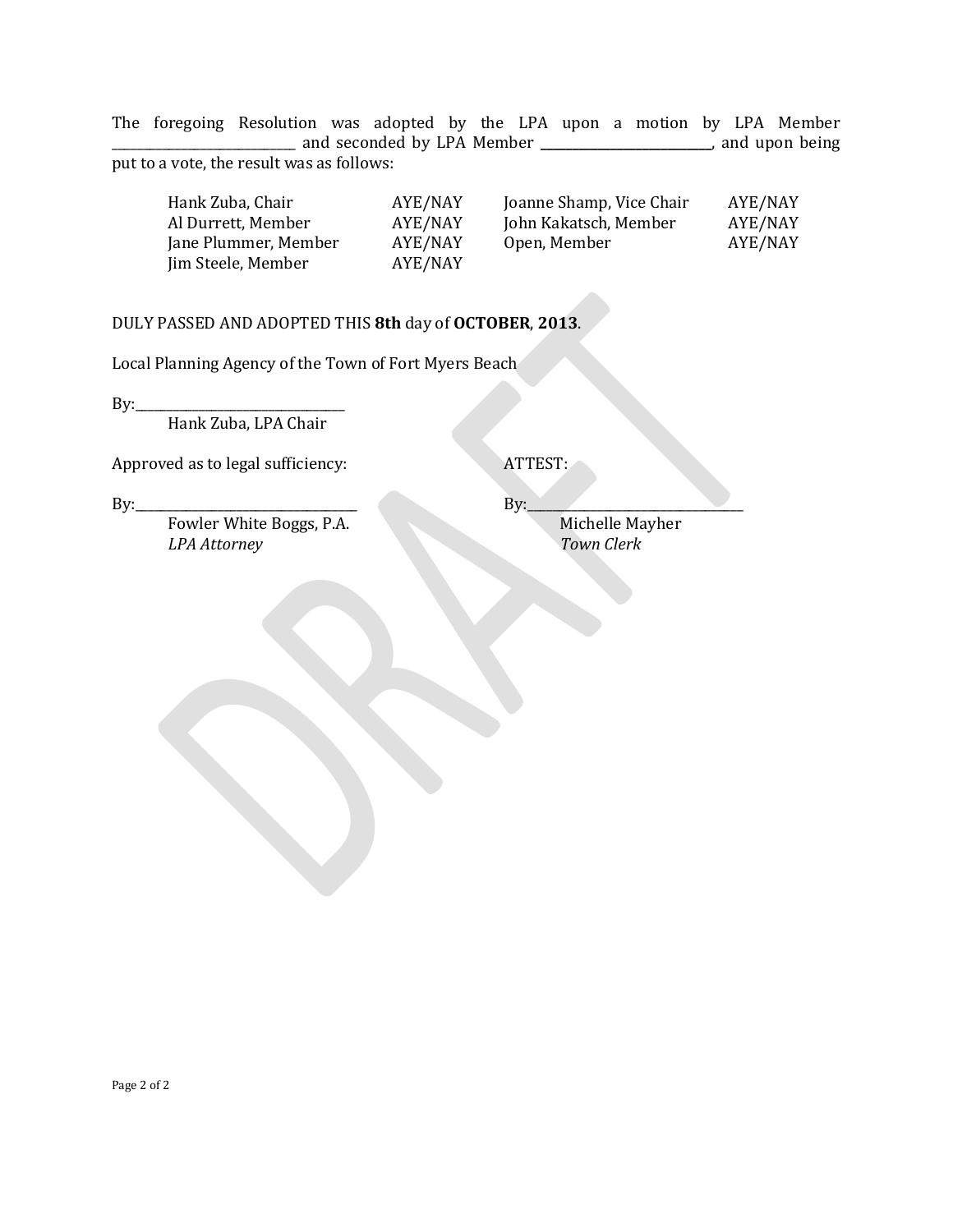## ORDINANCE NO. 13-XX

AN ORDINANCE AMENDING CHAPTER 34, ARTICLE I, SECTION 34-2 IN THE TOWN OF FORT MYERS BEACH LAND DEVELOPMENT CODE, "DEFINITIONS" BY ADDING DEFINITIONS FOR "ENCLOSED DINING AREA" AND "ENCLOSED MERCHANDISE AREA;" AMENDING CHAPTER 34, ARTICLE III, DIVISION 5, SUBDIVISION II, IN THE TOWN OF FORT MYERS BEACH LAND DEVELOPMENT CODE, "DOWNTOWN ZONING DISTRICT," AMENDING SECTION 34-678 WHICH CONTAINS REGULATIONS THAT GOVERN OUTDOOR DISPLAY AND SALES OF MERCHANDISE AND FOOD; PROVIDING FOR SEVERABILITY AND AN EFFECTIVE DATE.

IT IS HEREBY ORDAINED BY THE TOWN OF FORT MYERS BEACH AS FOLLOWS:

*Section 1.* This Ordinance is enacted pursuant to the provisions of Chapter 95-494, Laws of Florida, Chapters 163 and 166, Florida Statutes and other applicable provisions of law.

*Section 2. Adoption of Amendments to Chapter 34 of the Town of Fort Myers Beach Land Development Code.* Chapter 34 of the Town of Fort Myers Beach Land Development Code, entitled "Zoning Districts, Design Standards and Nonconformities," is hereby amended as set forth in Exhibit "A," attached hereto and incorporated herein by reference. Entirely new language is indicated with underlining. Language being repealed from the existing code is indicated with strikethroughs. Existing language being retained is shown without underlining or strikethrough.

*Section 3. Severability.* If any section, subsection, sentence, clause, phrase or portion of this ordinance, or application hereof, is for any reason held invalid or unconstitutional by any court of competent jurisdiction, such portion or application shall be deemed a separate, distinct and independent provision and such holding shall not affect the validity of the remaining portion or application hereof.

*Section 4. Effective Date.* this Ordinance shall be effective immediately upon adoption.

The foregoing ordinance was enacted by the Town Council upon a motion by Council Member and seconded by Council Member **and seconded** by Council Member **and** and, upon being put to a vote, the result was as follows:

| Alan Mandel, Mayor | AYE/NAY |
|--------------------|---------|
| Jo List            | AYE/NAY |
| Dan Andre          | AYE/NAY |

Joe Kosinski, Vice Mayor AYE/NAY<br>Bob Raymond AYE/NAY Bob Raymond

*Remainder of this page intentionally left blank*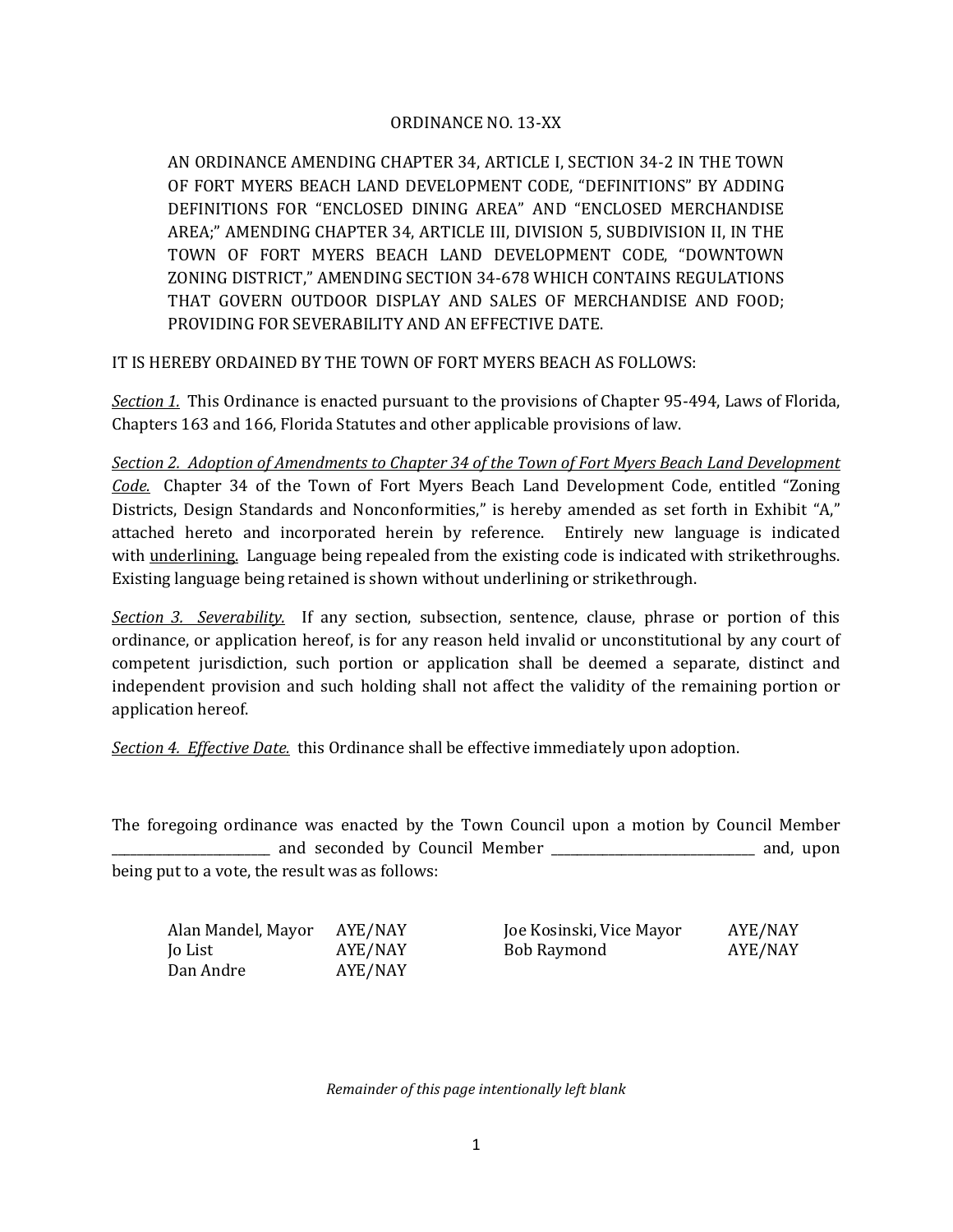# DULY PASSED AND ADOPTED THIS **7th** day of **OCTOBER**, **2013**.

By:\_\_\_\_\_\_\_\_\_\_\_\_\_\_\_\_\_\_\_\_\_\_\_\_\_\_\_\_\_\_\_\_\_

Alan Mandel, Mayor

Approved as to legal sufficiency: ATTEST:

By:\_\_\_\_\_\_\_\_\_\_\_\_\_\_\_\_\_\_\_\_\_\_\_\_\_\_\_\_\_\_\_\_\_\_\_ By:\_\_\_\_\_\_\_\_\_\_\_\_\_\_\_\_\_\_\_\_\_\_\_\_\_\_\_\_\_\_\_\_\_\_ Fowler White Boggs, P.A. Michelle Mayher *Town Attorney Town Clerk*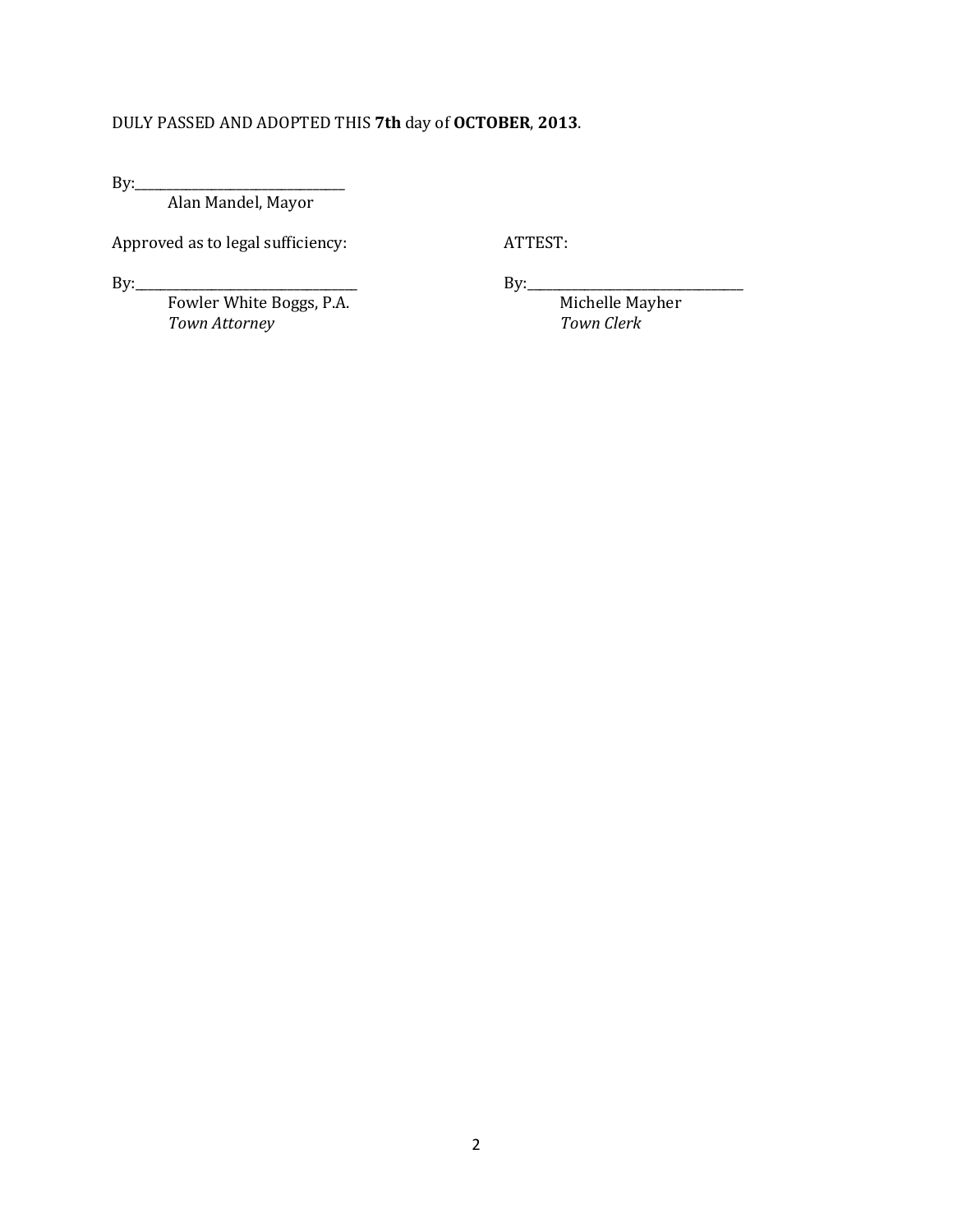## EXHIBIT "A"

### Section 34-2. *Definitions*.

*Enclosed dining area.* Enclosed dining area means that area within a conventional building including the area adjacent and accessory to a conventional building where the building and adjacent area are under a common engineered roof and which are is secured from entry during non-operating hours. Securing the adjacent area by shutters and doors open to the air during operating hours is sufficient to qualify as an enclosed dining area. The design of the adjacent area shall be consistent with the land Development Code Commercial Design Standards 34-677.

*Enclosed merchandise area.* Enclosed merchandise area means that area within a conventional building including that area adjacent and accessory to a conventional building where the conventional building and adjacent area are under a common engineered roof and which area is secure from entry during nonoperating hours. Securing the adjacent area by shutters and doors open to the air during operating hours is sufficient to qualify as enclosed merchandise area. The design of the adjacent areas shall be consistent with Land Development Code Commercial Design Standards Section 34-677.

### **Sec. 34-678. Outdoor display and sales of merchandise and food.**

*(a) Generally.* Merchandise, food, and beverages may be displayed or sold outdoors in the DOWNTOWN zoning district only in accordance with this section.

*(b) Purpose*. The purpose of these regulations is to enhance the pedestrian environment of the town's business district through the creative use of outdoor spaces by providing businesses the opportunity to display a sample of their products and to sell food and beverages in a manner that enhances the public realm, creates an interesting and comfortable shopping and dining district, and maintains and improves the town's sense of place and property values.

- (1) Outdoor display of merchandise allows retailers an opportunity to inform and interest the public by offering a small sample of the products that are available inside. Outdoor display can also be appropriate for small retail products that are meant to be used outside, such as garden ornaments, windsocks, and beach toys.
- (2) Outdoor display of merchandise is not intended to expand retail space or to assist in liquidating clearance or discarded items. The principal purpose of outdoor display in the DOWNTOWN district is to enliven sidewalks and pedestrian plazas by promoting pedestrianoriented businesses, not to expand businesses or provide locations for freestanding businesses or for mobile vendors (which are regulated in § 34-3002).
- (3) Restaurants are encouraged by this code to provide outdoor dining. Outdoor dining between a restaurant and a street is regulated by this section. The sale of alcoholic beverages outdoors is also regulated by state liquor laws and by § 34-1264 of this code.
- (4) See separate regulations for temporary outdoor displays during special events at § 34-2441 et seq.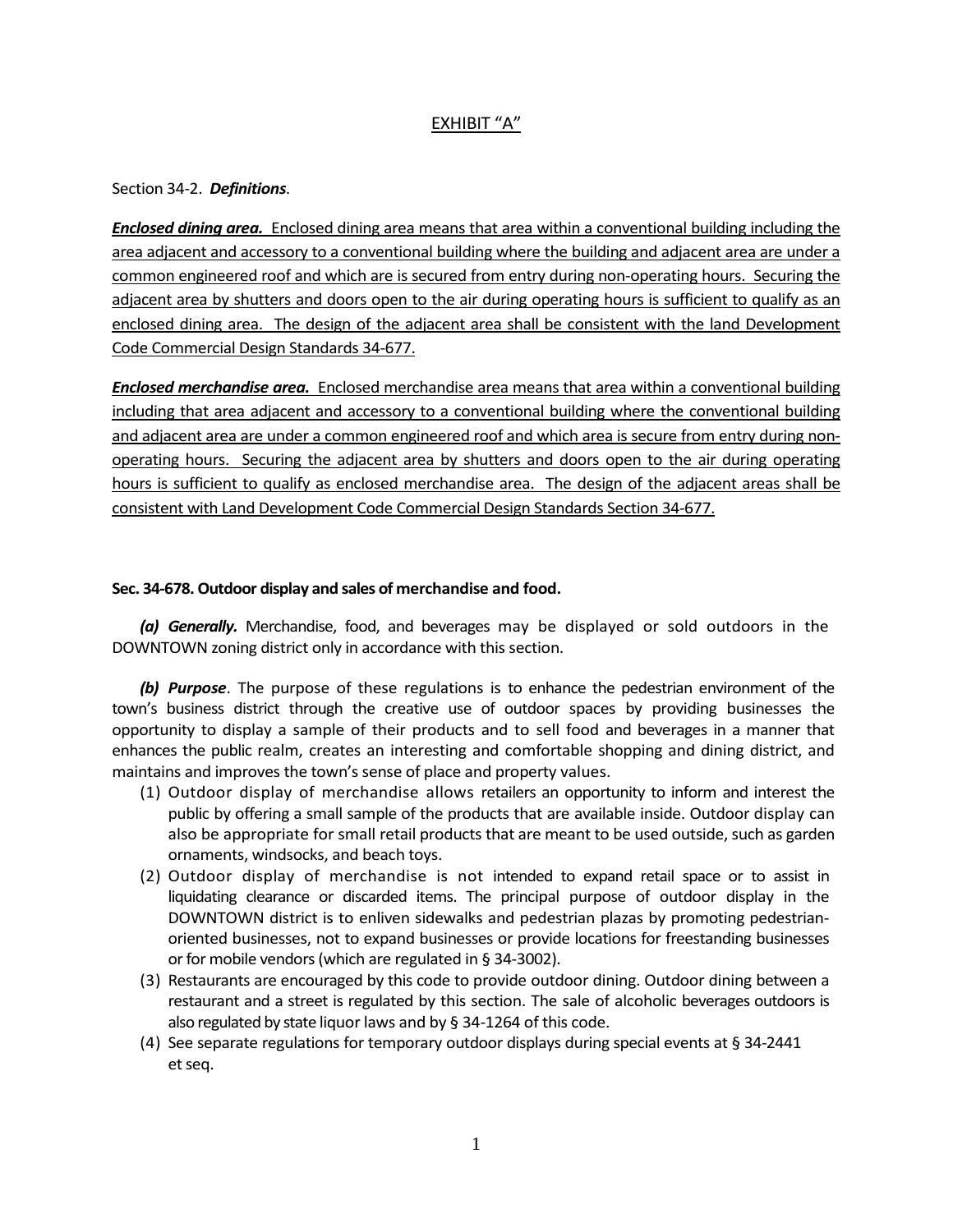*(c) Allowable locations for outdoor activities.* Table 34-4 summarizes the allowable locations for outdoor display of merchandise and outdoor dining in the DOWNTOWN zoning district.

| Location                                                         |                |                          |                                                                                                                        |  |
|------------------------------------------------------------------|----------------|--------------------------|------------------------------------------------------------------------------------------------------------------------|--|
| Display Type                                                     | <b>PRIVATE</b> | (between store & street) | <b>PUBLIC</b><br><b>PROPERTY PROPERTY (Times</b><br>pedestrian<br>Square<br>plaza___and<br>Old<br>San<br>Carlos Blvd.) |  |
|                                                                  | On porch       | On patio                 | see (f)                                                                                                                |  |
| MERCHANDISE, as further limited by other provisions of § 34-678: |                |                          |                                                                                                                        |  |
| Vending carts – see (d)(1)                                       | <b>no</b>      | <del>YES</del> no        | no                                                                                                                     |  |
| Clothing racks – see $(d)(2)$                                    | YES            | no                       | no                                                                                                                     |  |
| Specialized displays – see $(d)(3)$                              | YES            | YES no                   | no                                                                                                                     |  |
| Mannequins – see $(d)(4)$                                        | YES            | YES no                   | no                                                                                                                     |  |
| Tables/shelves – see (d)(5)                                      | <b>YES</b>     | ne.                      | <b>no</b>                                                                                                              |  |
| Freestanding displays – see (d)(6)                               | YES            | YES no                   | no                                                                                                                     |  |
| <b>DINING:</b>                                                   |                |                          |                                                                                                                        |  |
| Vending carts – see $(d)(1)$                                     | <b>no</b>      | <del>YES</del> no        | <b>no</b>                                                                                                              |  |
| Dining tables - see $(d)(7)$                                     | YES            | YES                      | <b>YES</b>                                                                                                             |  |

*(d) Enclosed merchandise areas.* Enclosed merchandise areas are exempt from this section except for the requirement that all merchandise and materials must be removed from the adjacent accessory area into the conventional building within twelve (12) hours of issuance of a tropical storm or hurricane watch that includes the DOWNTOWN District. Retail store and personal services uses (permitted uses in the DOWNTOWN District) are permitted in the enclosed merchandise area.

*(e) Enclosed dining areas.* Enclosed dining areas are exempt from this section except for the requirement that all tables, seats and materials must be removed from the adjacent accessory area into the conventional building within twelve (12) hours of issuance of a tropical storm or hurricane watch that includes the DOWNTOWN District. "Restaurant" (permitted use in the DOWNTOWN District) is permitted in the enclosed dining area. Serving of alcoholic beverages is permitted subject to compliance with LDC Sections 34-1261-1264.

### *(f) Types of outdoor displays*.

(1) **Vending carts** are limited to 2 wheels, must have integral roofs or umbrellas, and may use traditional or creative designs. Vending carts that have been manufactured to be secured at night, with fitted side panels, may be left outside when a business is closed. All other vending carts must be moved indoors when the business is not open. Within 48 hours of the issuance of a hurricane watch for the town by the National Hurricane Center, all vending carts must be moved indoors, removed from the county, or placed within an approved offisland storage area. Figure 34-9 shows two suggested depicts vending cart designs.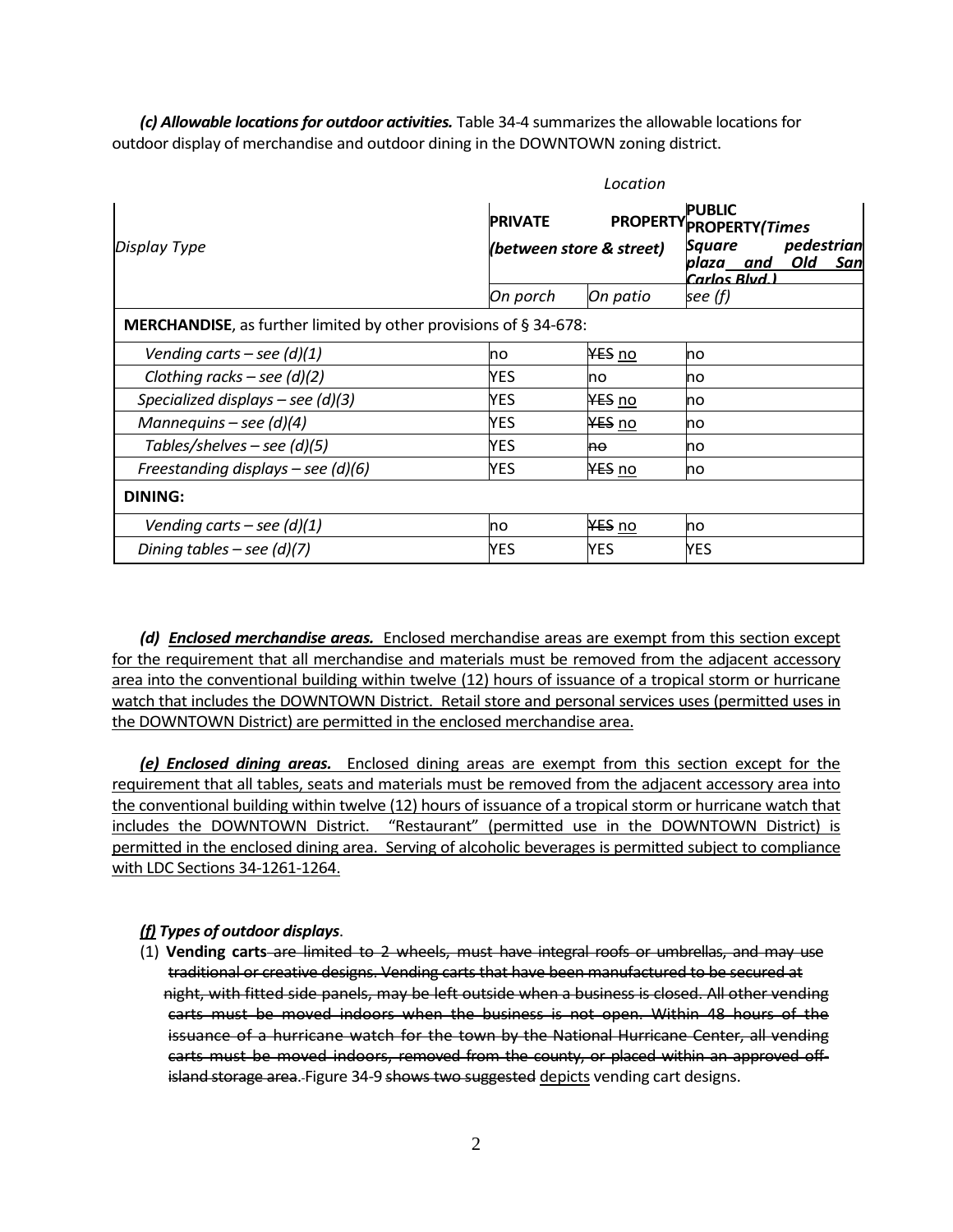

*Figure 34-9*

(2) **Clothing racks** are limited to one support rod up to 6 feet long on which clothing is hung. Similar displays whose principle function is for the display of clothing, swimwear, and other garments shall be considered a clothing rack. Clothing racks are often mounted on wheels. Figure 34-10 shows depicts a typical clothing rack.



*Figure 34-10*

(3) **Specialized display racks** are unique displays for a specific type of product. An example is a rack to hold beach toys or accessory items. Specialized display racks are limited to a 2-foot by 8 foot area or a 4-foot by 4-foot area. Figure 34-11 shows depicts a specialized display rack.



*Figure 34-11*

(4) **Freestanding mannequins** are used to display clothing or swimwear. Figure 34-12 shows depicts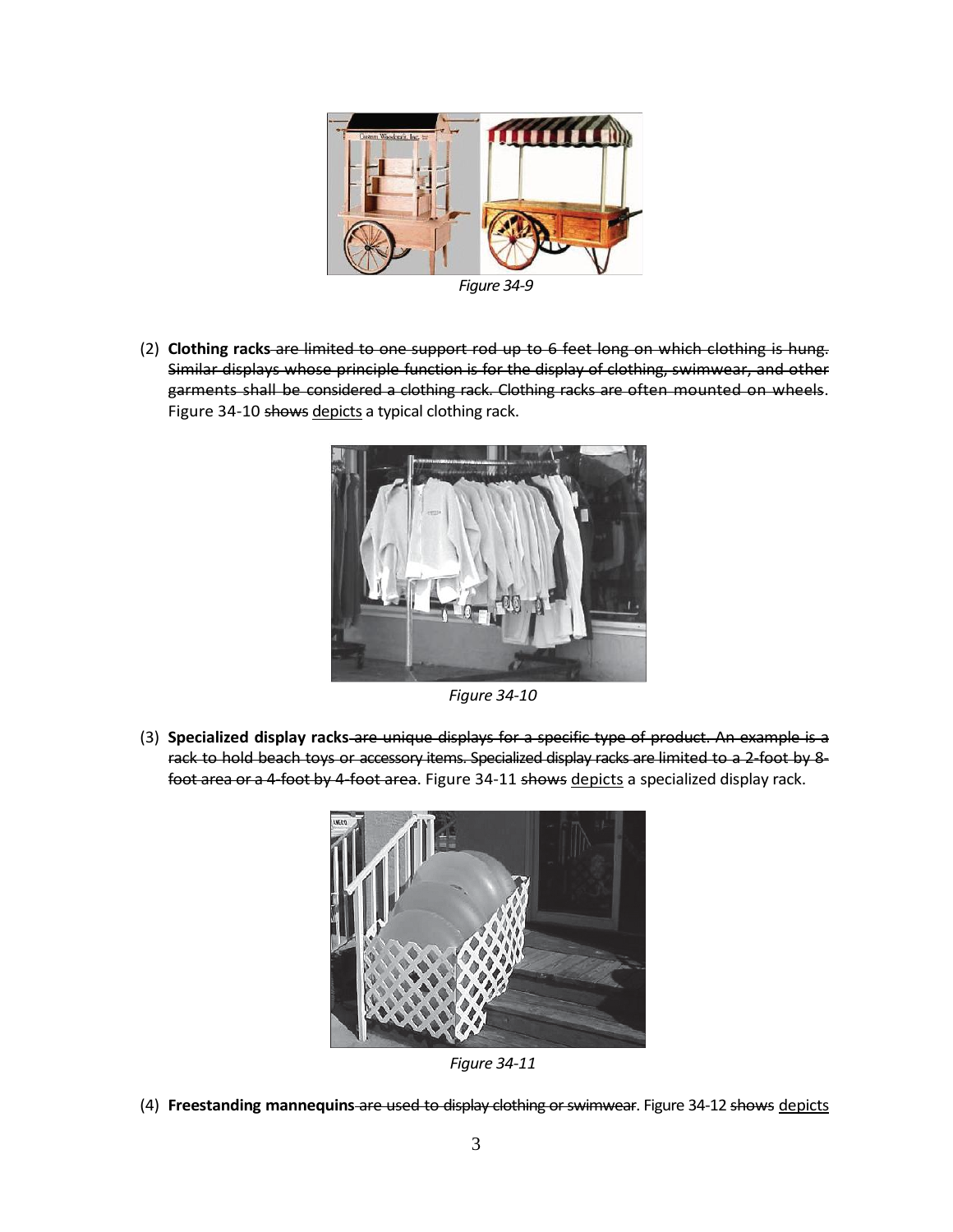a typical freestanding mannequin.



*Figure 34-12*

(5) **Tables or freestanding shelves** are limited to a 2-foot by 8-foot area or a 4-foot by 4- foot area, and may not be more than 3 feet in height. Figure 34-13 shows depicts a typical freestanding table with merchandise.



*Figure 34-13*

(6) **Freestanding product displays** can be used for products such as lawn and garden accessories or windsocks that are appropriately displayed on their own. These types of products may be displayed within a 4-foot by 8-foot area or with a maximum of 7 individual products. Figure 34-14 shows depicts typical freestanding product displays.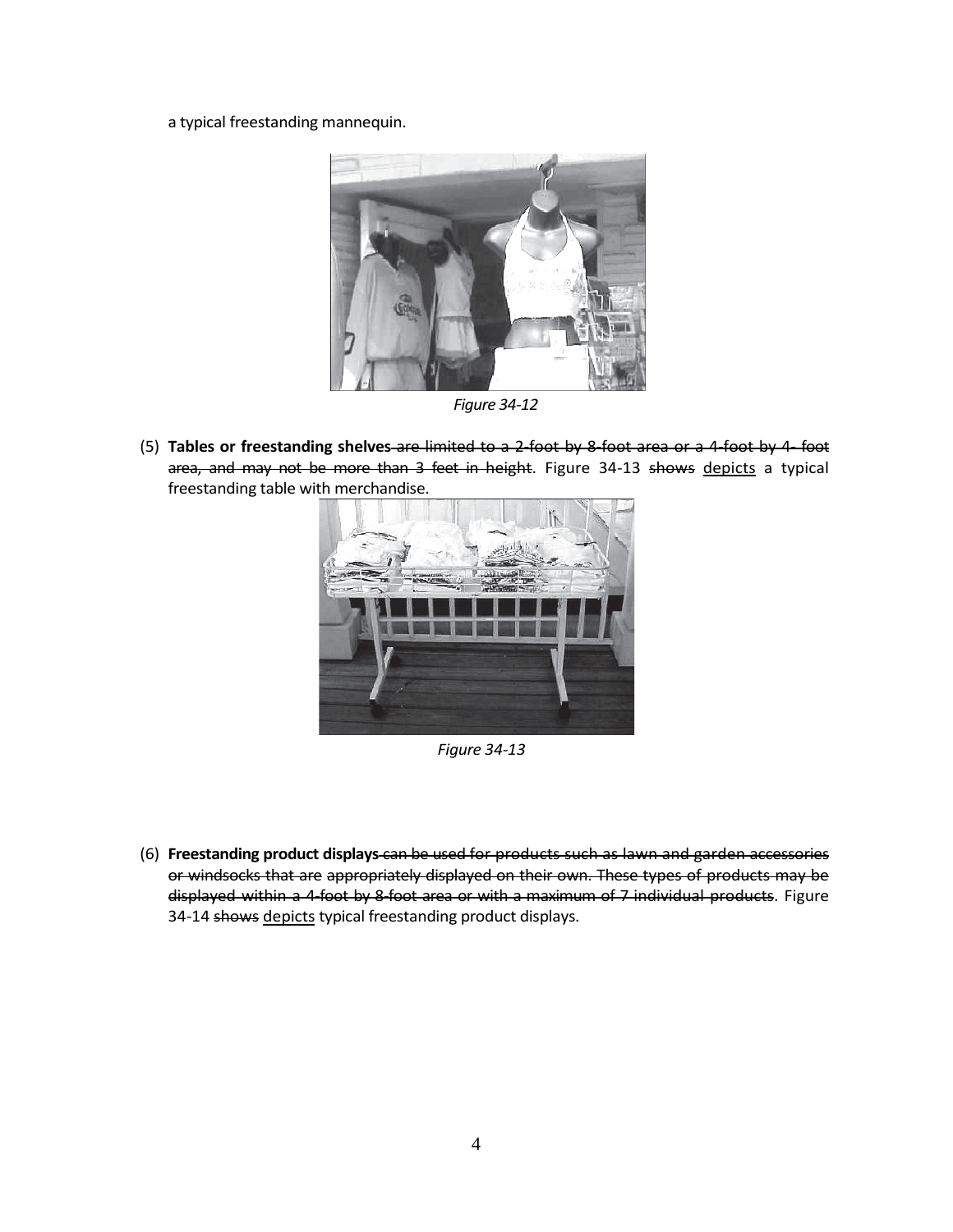

*Figure 34-14*

(7) **Dining tables** are used to serve food and beverages to the public. Figure 34-15 shows depicts typical dining tables on the Times Square pedestrian plaza.



*Figure 34-15*

(g) *PRIVATE PROPERTY: number, location, and types of outdoor displays and dining tables*. Retail businesses may sell their regular merchandise outdoors on private property between their stores and a street right-of-way only if the merchandise is placed on a raised porch-or (but not on a patio), as defined in this subsection. No business may have more than two outdoor displays of merchandise, as defined in subsection (d). For example, a business may qualify for two vending carts, or one vending cart and one clothing rack, or one mannequin and one table, etc. Multiple occupancy structures with two or more businesses are limited to one outdoor display for each business up to a maximum of four outdoor displays per multiple occupancy structure.

- (1) *Porches and patios.* Subsection (c) also indicates whether the outdoor display is permitted on a porch, patio, or either. For purposes of this section, porches and patios are defined as follows:
	- a. **Porch** is a wooden or concrete structure that is elevated off of the ground and has a railing at least 42 inches tall. A porch must be covered with an awning, roof, or umbrellas. Wood must be painted or stained. Businesses with existing porches are encouraged to utilize them for outdoor display. New or expanded porches must comply with all chapters of this code.
	- b**. Patio** is an area covered with paver bricks, concrete, wood, or similar material and located at ground level immediately adjacent to the front of the building. Asphalt or earthen spaces are not considered a patio. Patios are encouraged to be shaded with an awning or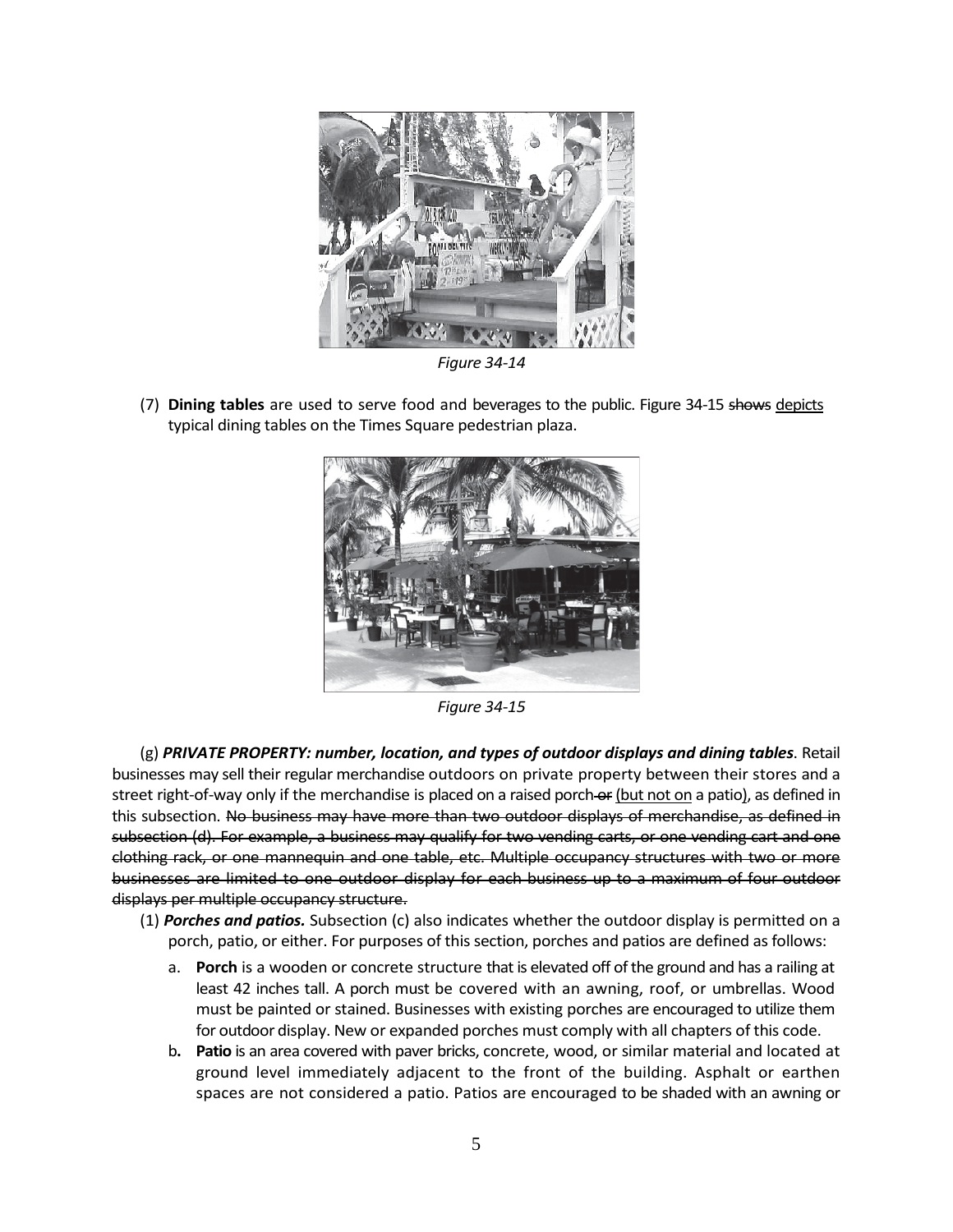umbrella or with a roof that is an integral part of the outdoor display. Businesses without porches are encouraged to use patios. New or expanded patios must comply with all chapters of this code.

- (2) *Permitted merchandise and types of outdoor display.* The following types of merchandise may be displayed outdoors using the display types described in subsection (d):
	- **a. Art** (prints, sculpture, etc.): 1, 3, 5, 6
	- **b.** Bathing suits and swimwear: 1, 2, 4
	- **c.** Beach accessories (umbrellas, chairs, etc.): 1, 6; rental of beach equipment on the beach is regulated in § 14-5 of this code.
	- **d. Beach towels**: 1, 2, 3, 5
	- **e.** Beach toys, rafts, and floats: 1, 3, 5
	- **f. Clothing**: 1, 2, 4, 5
	- **g. Clothing accessories**(jewelry, purses, etc.): 1, 3, 4, 5
	- **h. Kites and windsocks**: 1, 6
	- **i.** Lawn and garden accessories: 1, 6
	- **j. Small retail items** (souvenirs, suntan lotion, flowers, books, etc.): 1, 5
	- **k. Merchandise not specifically listed**: 1, or on permitted display type for the most, but similar itemto listed merchandise.
- (3) **Personal services** including tattoos, temporary tattoos, hair braiding, and hair wrapping are not permitted outdoors.
- (4) *Additional rules for outdoor displays of merchandise*.
	- a. A retail store wishing to display merchandise outdoors in the DOWNTOWN zoning district must obtain a permit for this use (see subsection  $(e)(5)$ ) in addition to meeting all other requirements of this code.
	- b. Merchandise that is displayed outdoors must be available for sale inside the store and the point of sale must be indoors.
	- c. All outdoor displays must be brought indoors during any hours that the business in not open, except as provided for vending carts in subsection (d)(1).
	- d. Outdoor display may not be subleased to a separate business and is only allowed for the principal tenant of the building.
	- d. e. Outdoor displays may contain no business or product identification signage whatsoever; each display may have one 4 inch by 6 inch sign to display prices.
	- $e$ . f. All outdoor displays must be non-motorized and movable by hand and may be no taller than 10 feet.
	- f.g. Merchandise may not be attached to the building or to a railing unless incorporated into an approved type of outdoor display, such as a specialized display rack, mannequin, or freestanding product display (see subsection (d)).
- *(4) Outdoor dining*. A restaurant wishing to provide outdoor seating between the restaurant and a street must obtain a permit for this use (see subsection (e)(5)) in addition to meeting all other requirements of this code. The seating must be located on a porch or patio as defined in this subsection. The sale of alcoholic beverages outdoors is regulated by state liquor laws and by § 34-1264 of this code.
- *(5) Permit required***.** A permit is required for each business wishing to display merchandise outdoors or to place outdoor seating in conformance with this section.
	- a. Permits may be issued for up to one year and shall expire each year on September 30.
	- b. Permit applications may be filed at any time using forms available from town hall. Applications should be accompanied by photographs or drawings that clearly indicate the type, character, number, and size of outdoor displays or dining tables that are being